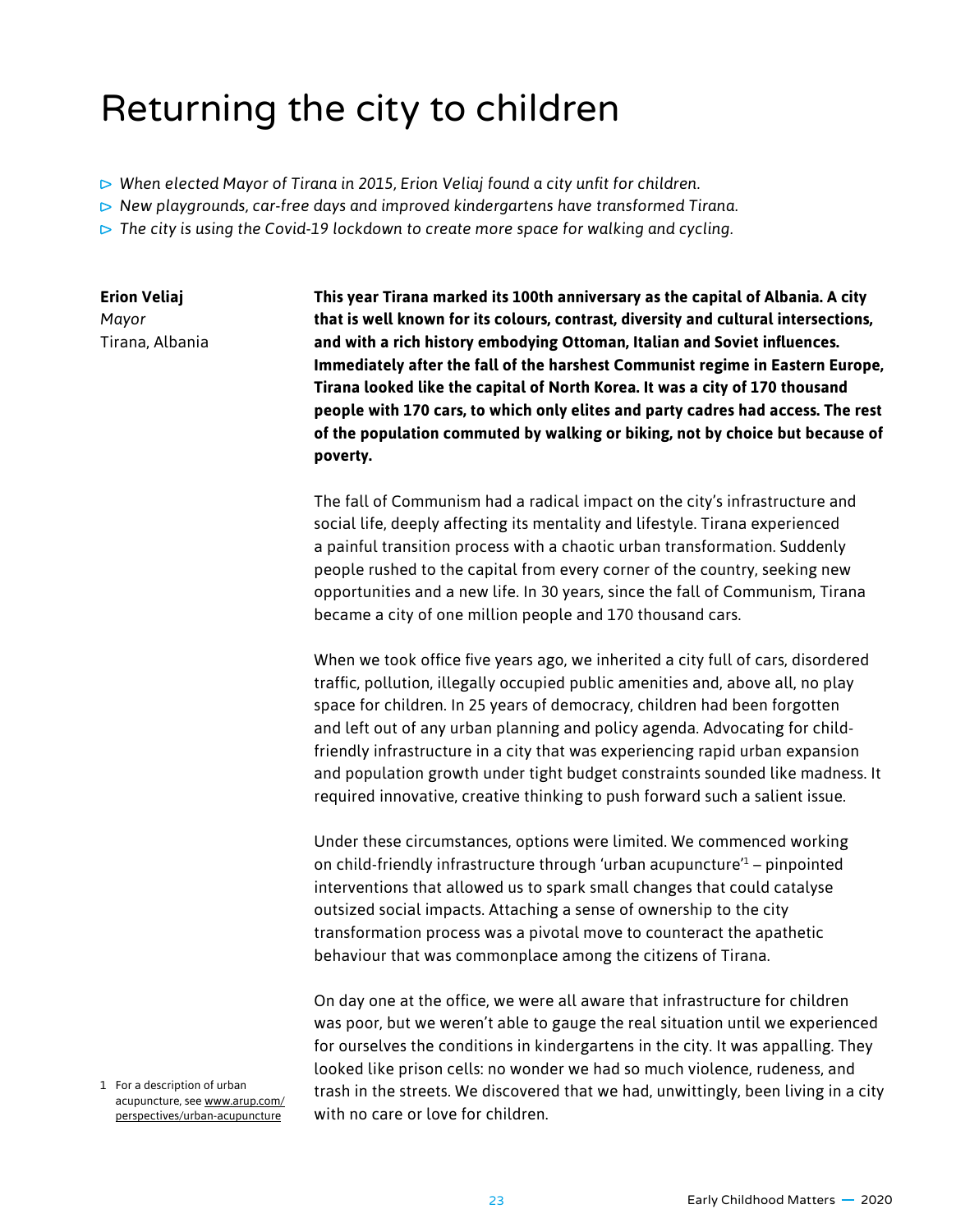## From 'adopting a kindergarten' to 'days without cars'

Soon after this revelation, we organised a large 'adopt a kindergarten' campaign in our city. We called companies, designers, practitioners, students, and everyone with the energy and willingness to help. In record time, we succeeded in transforming our kindergartens into open spaces, full of colours, vivid decorations, and all the required amenities. The response was fantastic. Therefore we decided to push further by freeing all the occupied spaces within kindergartens and schools that people were using as car parks.

Keeping in mind that children's growth and cognitive and behavioural development are connected to what happens outdoors, we decided also to focus on playgrounds and parks, and mobility to these destinations. This was an opportunity to improve children's well-being by allowing them to experience the city and create a connection with the world around them.

We managed to build a state-of-the-art playground for kids at Lake Tirana, having unexpectedly encountered a great deal of resistance from citizens – and politicians – to constructing 'inside' a park. On the day the playground opened, the place looked like a rally – not with adults, but with children playing. This

*The Mayor of Tirana, Erion Veliaj, in one of city's many new playgrounds*

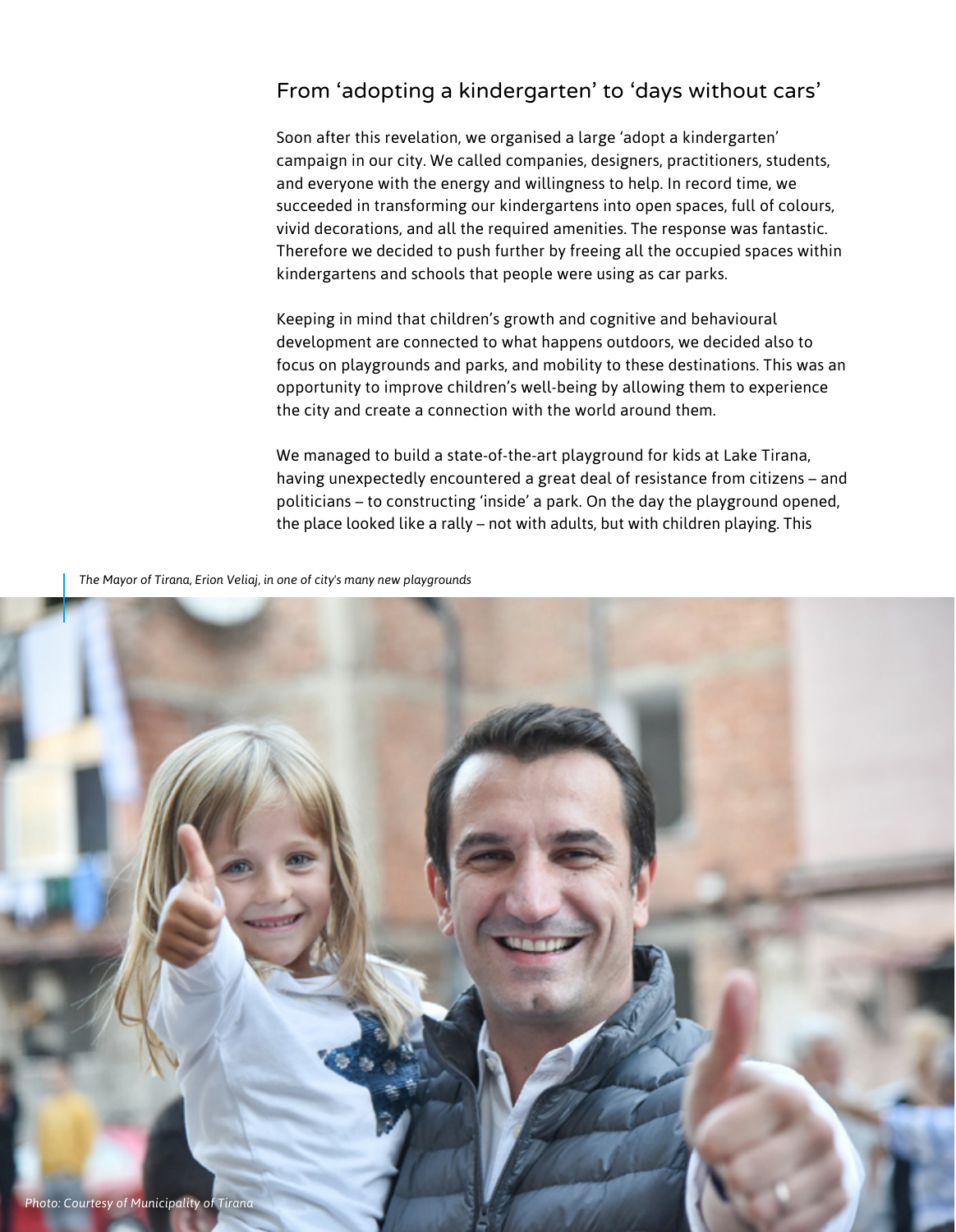success motivated us to build more and more playgrounds in every part of the city, in every space previously occupied by cars. We went on to build 60 new playgrounds, and today almost every neighbourhood of the city has an area dedicated to children.

Interestingly, these playgrounds are now being used not only by children but also by elderly people and young parents. Older people use them as recreation spaces. Young parents take the opportunity to feel more relaxed than before, leaving their kids playing outdoors, while using the time for professional engagements.

Eager to see more changes in this regard, we went further, introducing the 'days without cars' and 'let's clean Tirana in one day' initiatives. Adults went ballistic again, complaining and resisting – but this time we knew what to do. We returned for support to our best allies: children. They didn't let us down. As always, they fully participated in these initiatives to enjoy a day without cars and help clean up the city. With a fascinating force for change, children became our top advocates in transforming Tirana into a child-friendly city.

Today, Tirana has much more to offer to children. We transformed Skanderbeg Square into an exclusively pedestrian square. What used to be 40,000  $\mathsf{m}^{\scriptscriptstyle 2}$  of roundabout, dedicated to cars, is currently Tirana's biggest playground, where children can enjoy a car-free day at any time in much cleaner air. We are also embellishing Tirana with a green belt of two million trees, which will be pivotal in addressing the environmental concerns of the city.

## A legacy for a resilient city

Four years ago, we joined the Green Cities Framework and, together with the European Bank for Reconstruction and Development, developed the Green City Action Plan for Tirana. Based on our measurements, cars in Tirana made 800,000 trips a day, of which 400,000 were within a distance of 500 metres. These astonishing figures increased our determination to beat the dominance of cars and use public space for more playgrounds, pocket parks, wider pavements, bike lanes, and days without cars.

This action plan laid the foundations for improving the quality of the surroundings, health, and well-being of our children and families. During the pandemic crisis, people have come to realise that the air in the city is much cleaner and the city itself much quieter and safer without cars. They have understood that in a city where there are no heavy industries, the most prominent pollutants are cars – real-life enemies not just to them but their children too. They also realised that it is actually possible and much healthier to reach destinations within a kilometre by walking or cycling together with their children.

People have learned another vital lesson from the coronavirus. What makes cities resilient during a crisis is not wealth and power, but knowledge and unity. Through our previous investments in kindergartens, playgrounds, wider 'During the pandemic crisis, people have come to realise that the air in the city is much cleaner and the city itself much quieter and safer without cars.'